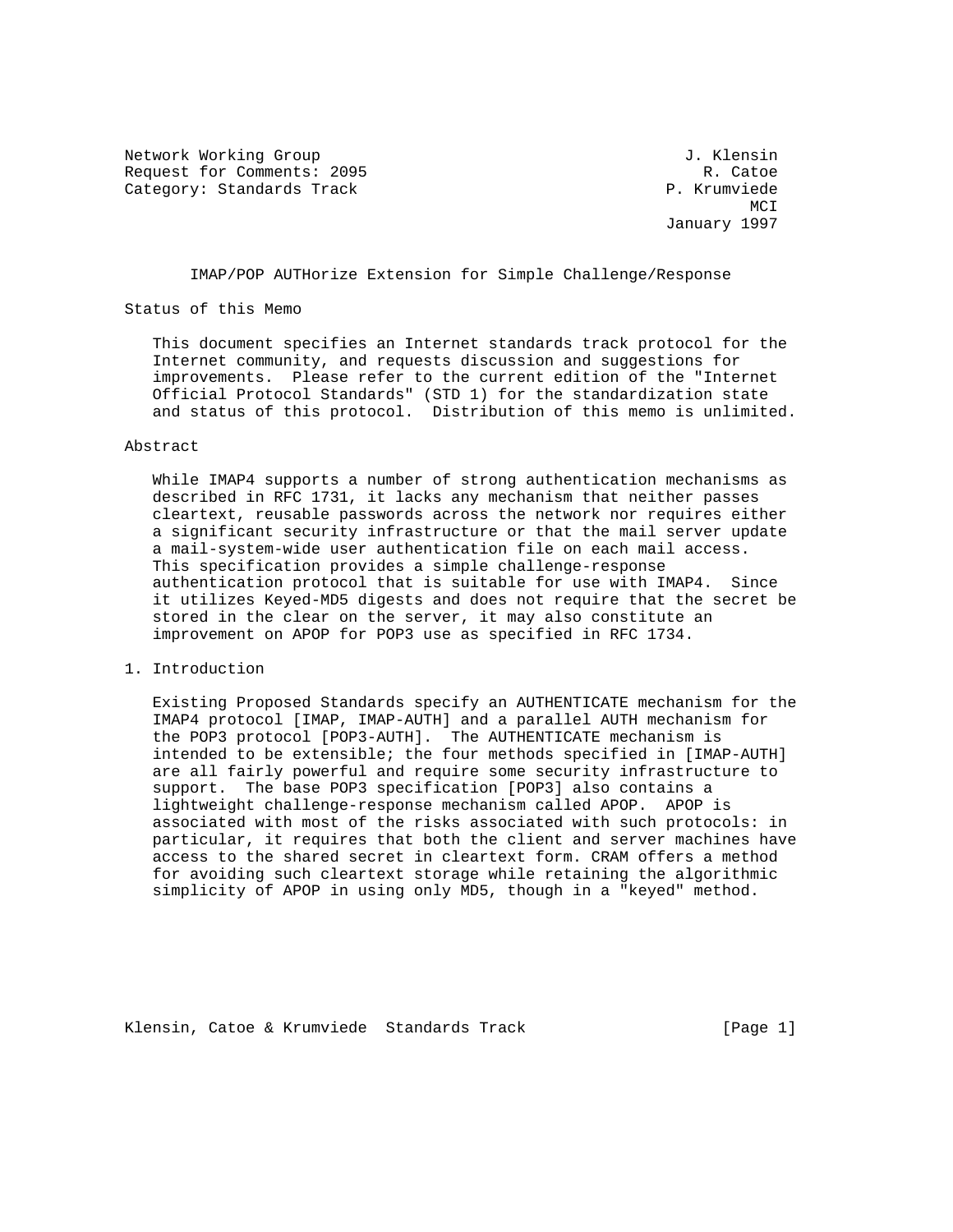At present, IMAP [IMAP] lacks any facility corresponding to APOP. The only alternative to the strong mechanisms identified in [IMAP- AUTH] is a presumably cleartext username and password, supported through the LOGIN command in [IMAP]. This document describes a simple challenge-response mechanism, similar to APOP and PPP CHAP [PPP], that can be used with IMAP (and, in principle, with POP3).

 This mechanism also has the advantage over some possible alternatives of not requiring that the server maintain information about email "logins" on a per-login basis. While mechanisms that do require such per-login history records may offer enhanced security, protocols such as IMAP, which may have several connections between a given client and server open more or less simultaneous, may make their implementation particularly challenging.

2. Challenge-Response Authentication Mechanism (CRAM)

The authentication type associated with CRAM is "CRAM-MD5".

 The data encoded in the first ready response contains an presumptively arbitrary string of random digits, a timestamp, and the fully-qualified primary host name of the server. The syntax of the unencoded form must correspond to that of an RFC 822 'msg-id' [RFC822] as described in [POP3].

 The client makes note of the data and then responds with a string consisting of the user name, a space, and a 'digest'. The latter is computed by applying the keyed MD5 algorithm from [KEYED-MD5] where the key is a shared secret and the digested text is the timestamp (including angle-brackets).

 This shared secret is a string known only to the client and server. The 'digest' parameter itself is a 16-octet value which is sent in hexadecimal format, using lower-case ASCII characters.

 When the server receives this client response, it verifies the digest provided. If the digest is correct, the server should consider the client authenticated and respond appropriately.

 Keyed MD5 is chosen for this application because of the greater security imparted to authentication of short messages. In addition, the use of the techniques described in [KEYED-MD5] for precomputation of intermediate results make it possible to avoid explicit cleartext storage of the shared secret on the server system by instead storing the intermediate results which are known as "contexts".

Klensin, Catoe & Krumviede Standards Track [Page 2]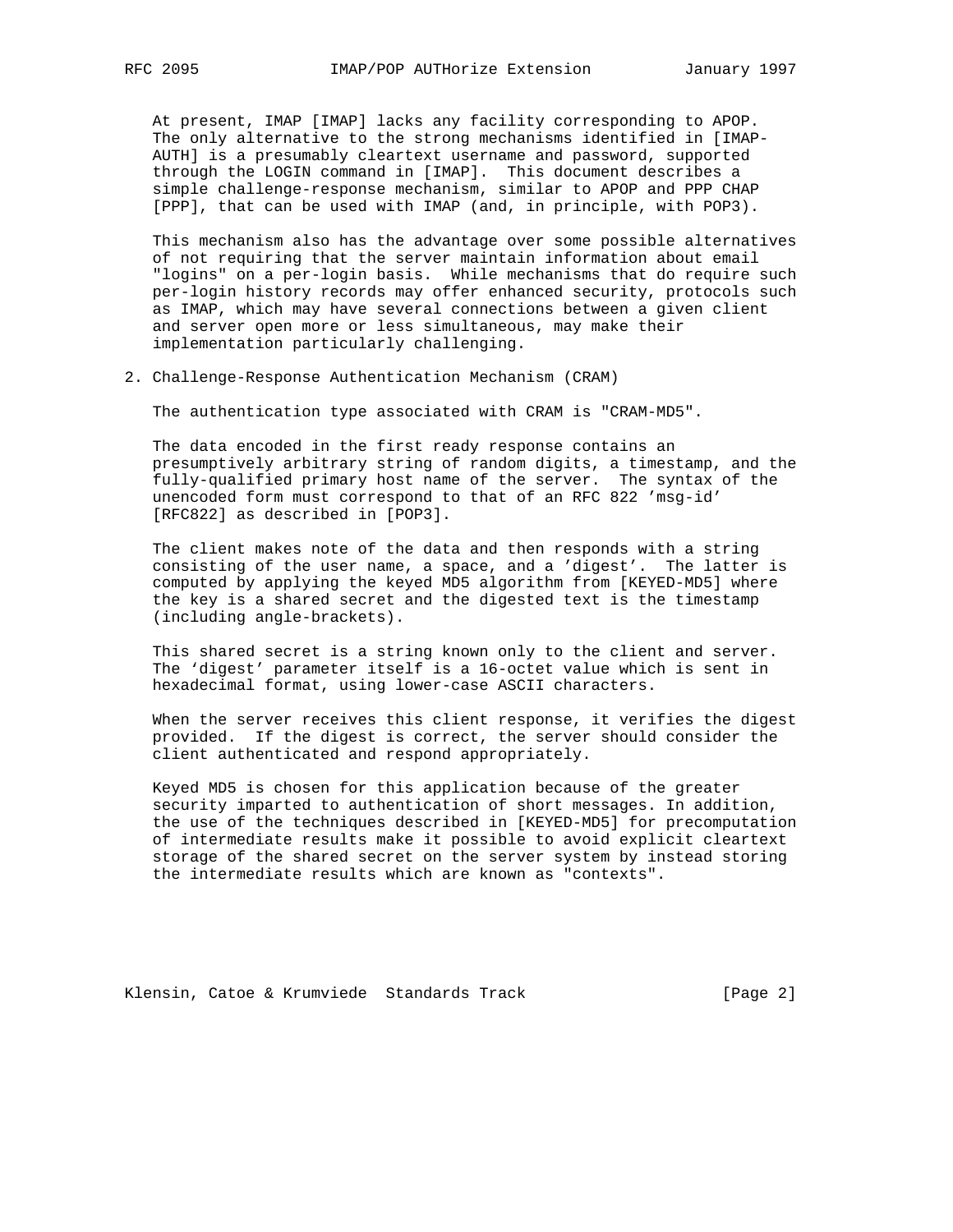CRAM does not support a protection mechanism.

Example:

 The examples in this document show the use of the CRAM mechanism with the IMAP4 AUTHENTICATE command [IMAP-AUTH]. The base64 encoding of the challenges and responses is part of the IMAP4 AUTHENTICATE command, not part of the CRAM specification itself.

 S: \* OK IMAP4 Server C: A0001 AUTHENTICATE CRAM-MD5 S: + PDE4OTYuNjk3MTcwOTUyQHBvc3RvZmZpY2UucmVzdG9uLm1jaS5uZXQ+ C: dGltIGI5MTNhNjAyYzdlZGE3YTQ5NWI0ZTZlNzMzNGQzODkw S: A0001 OK CRAM authentication successful

 In this example, the shared secret is the string 'tanstaaftanstaaf'. Hence, the Keyed MD5 digest is produced by calculating

 MD5((tanstaaftanstaaf XOR opad), MD5((tanstaaftanstaaf XOR ipad), <1896.697170952@postoffice.reston.mci.net>))

 where ipad and opad are as defined in the keyed-MD5 Work in Progress [KEYED-MD5] and the string shown in the challenge is the base64 encoding of <1896.697170952@postoffice.reston.mci.net>. The shared secret is null-padded to a length of 64 bytes. If the shared secret is longer than 64 bytes, the MD5 digest of the shared secret is used as a 16 byte input to the keyed MD5 calculation.

This produces a digest value (in hexadecimal) of

b913a602c7eda7a495b4e6e7334d3890

The user name is then prepended to it, forming

tim b913a602c7eda7a495b4e6e7334d3890

 Which is then base64 encoded to meet the requirements of the IMAP4 AUTHENTICATE command (or the similar POP3 AUTH command), yielding

dGltIGI5MTNhNjAyYzdlZGE3YTQ5NWI0ZTZlNzMzNGQzODkw

Klensin, Catoe & Krumviede Standards Track [Page 3]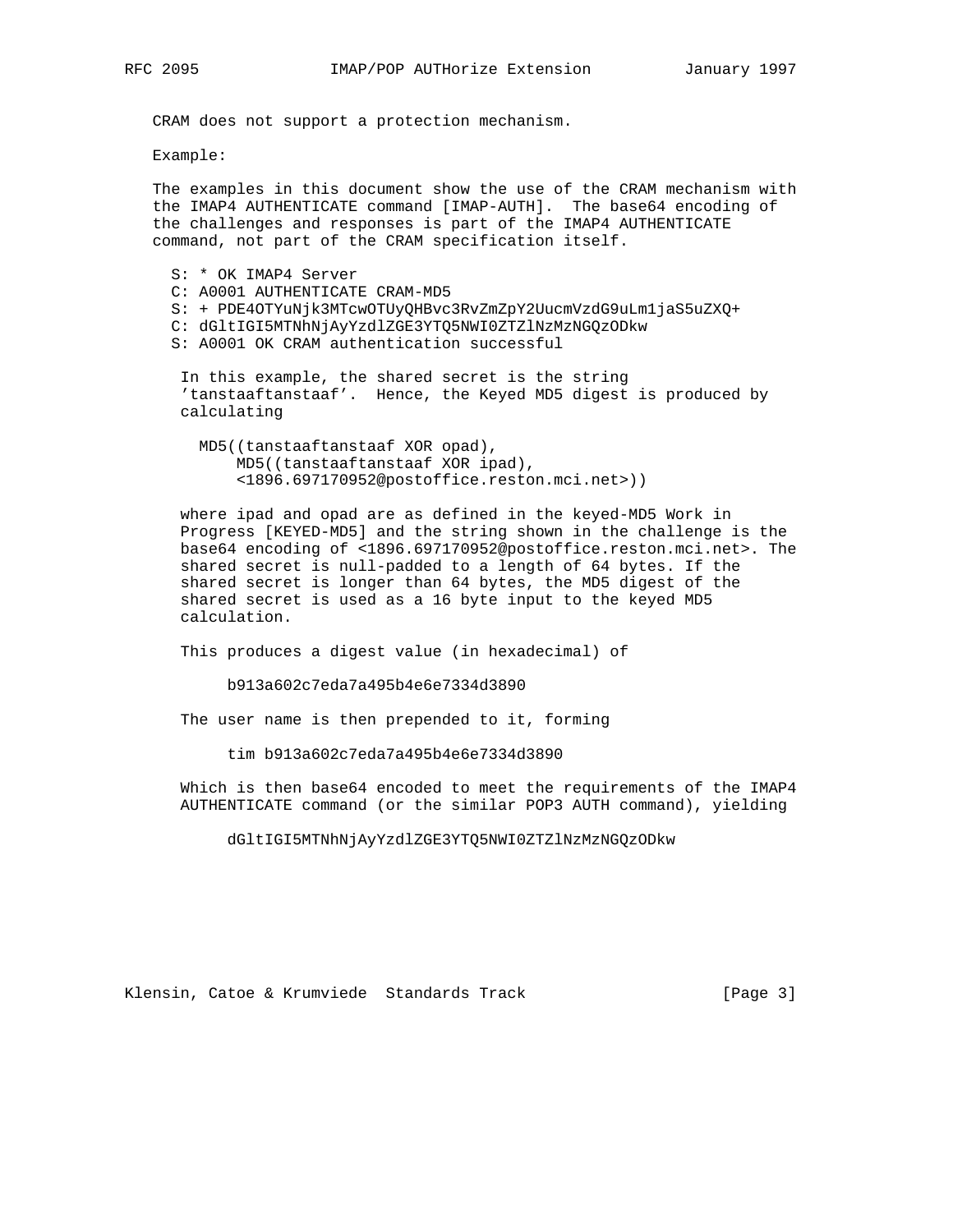## 3. References

- [CHAP] Lloyd, B., and W. Simpson, "PPP Authentication Protocols", RFC 1334, October 1992.
- [IMAP] Crispin, M., "Internet Message Access Protocol Version 4rev1", RFC 2060, University of Washington, December 1996.
- [IMAP-AUTH] Myers, J., "IMAP4 Authentication Mechanisms", RFC 1731, Carnegie Mellon, December 1994.
- [KEYED-MD5] Krawczyk, H., "HMAC-MD5: Keyed-MD5 for Message Authentication", Work in Progess.
- [MD5] Rivest, R., "The MD5 Message Digest Algorithm", RFC 1321, MIT Laboratory for Computer Science, April 1992.
- [POP3] Myers, J., and M. Rose, "Post Office Protocol Version 3", STD 53, RFC 1939, Carnegie Mellon, May 1996.
- [POP3-AUTH] Myers, J., "POP3 AUTHentication command", RFC 1734, Carnegie Mellon, December, 1994.
- 4. Security Considerations

 It is conjectured that use of the CRAM authentication mechanism provides origin identification and replay protection for a session. Accordingly, a server that implements both a cleartext password command and this authentication type should not allow both methods of access for a given user.

 While the saving, on the server, of "contexts" (see section 2) is marginally better than saving the shared secrets in cleartext as is required by CHAP [CHAP] and APOP [POP3], it is not sufficient to protect the secrets if the server itself is compromised. Consequently, servers that store the secrets or contexts must both be protected to a level appropriate to the potential information value in user mailboxes and identities.

 As the length of the shared secret increases, so does the difficulty of deriving it.

 While there are now suggestions in the literature that the use of MD5 and keyed MD5 in authentication procedures probably has a limited effective lifetime, the technique is now widely deployed and widely understood. It is believed that this general understanding may assist with the rapid replacement, by CRAM-MD5, of the current uses of permanent cleartext passwords in IMAP. This document has been

Klensin, Catoe & Krumviede Standards Track [Page 4]